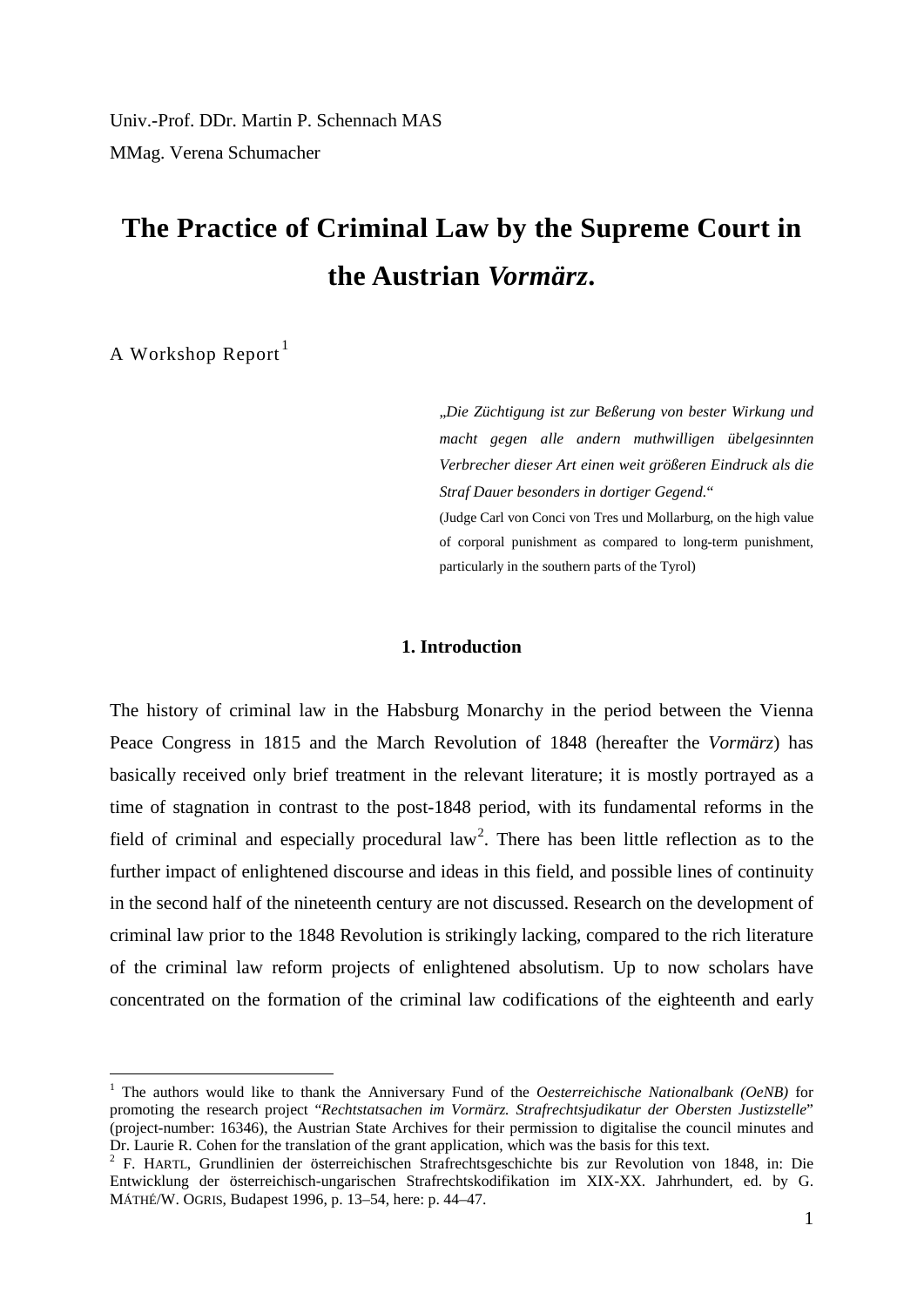nineteenth centuries<sup>[3](#page-1-0)</sup>. Therefore, apart from this tracing of the normative development, little research in Austria has appeared that extends this view to the practice of criminal law<sup>[4](#page-1-1)</sup>. Even recent research on the history of criminality (*Historische Kriminalitätsforschung*), which tends to rely strongly on empirical sources such as court files, has still been unable to fill in the gap of genuine juridical criminal law history in the Austrian sphere<sup>[5](#page-1-2)</sup>.

Indeed, works on the *Vormärz* judicature are rare; the few that do exist are limited to private law, such as the research conducted by (now emeritus) Professor Christoph Faistenberger of the University of Innsbruck in the mid 1990s: namely, the examination of civil law decisions by the *Oberste Justizstelle* (Supreme Judicial Authority, SJA). Professor Monika Niedermayr too has carried on this work and has published various books and articles concerning this matter<sup>[6](#page-1-3)</sup>.

Given the current inadequate status of research, an extensive examination of criminal law in the first half of the nineteenth century and especially of its criminal law judicature, is a major desideratum for Austrian legal history. Italian and German historiography, by contrast, is more advanced, having expanded its research fields to include legal facts within the area of criminal law<sup>[7](#page-1-4)</sup>. The works of Francesca Brunet<sup>[8](#page-1-2)</sup> and Loredana Garlati<sup>[9](#page-1-5)</sup> are examples which

<span id="page-1-0"></span><sup>&</sup>lt;sup>3</sup> C. NESCHWARA, Franz Zeiller und das Strafrecht: Seine Ambitionen zur Verbesserung des Österreichischen Strafgesetzes von 1803, in: Revista Chilena de Historia del Derecho 22/1, 2010, p. 363–388. F. HARTL, Grundlinien (*supra*, n. 1). H. HOEGEL, Geschichte des Österreichischen Strafrechts. 1.+2. H. Wien 1904–1905. G. MÁTHÉ/W. OGRIS, Die Entwicklung der österreichisch-ungarischen Strafrechtskodifikation im XIX-XX. Jahrhundert, Budapest 1996. H. RÜPING, Grundriss der Strafrechtsgeschichte (Schriftenreihe der Juristischen Schulung 73), 6. Auflage, München 2011. M. STEPPAN, Die österreichische Strafrechtsentwicklung im mitteleuropäischen Konnex, Graz 2002. S. VINCIGUERRA/S. AMBROSIO (Ed.), Codice Penale Universale Austriaco (1803) (Casi, fonti e studi per il diritto penale Serie 2, Le fonti 18) Padova 2001.

<span id="page-1-1"></span><sup>4</sup> E. SCHMIDT, Einführung in die Geschichte der deutschen Strafrechtspflege (Jurisprudenz in Einzeldarstellungen 1), 3. Auflage, Göttingen 1995. F. HARTL, Das Wiener Kriminalgericht. Strafrechtspflege vom Zeitalter der Aufklärung bis zur österreichischen Revolution (Wiener Rechtsgeschichtliche Arbeiten 10) Wien-Köln-Graz 1973. H. HOEGEL, Freiheitsstrafe und Gefängniswesen in Österreich von der Theresiana bis zur Gegenwart, Graz 1916. G. JEROUSCHEK, Strafverfolgung und Staatsraison. Deutsch-ungarische Beiträge zur Strafrechtsgeschichte (Rothenburger Gespräche zur Strafrechtsgeschichte 6) Gießen 2009. R. MOOS, Der Verbrechensbegriff in Österreich im 18. und 19. Jahrhundert. Sinn- und Strukturwandel (Rechtsvergleichende Untersuchungen zur gesamten Strafrechtswissenschaft N.F. 39) Bonn 1968.

<span id="page-1-2"></span><sup>&</sup>lt;sup>5</sup> Cf. the overview by G. SCHWERHOFF, Historische Kriminalitätsforschung (Historische Einführungen 9) Frankfurt a. M. 2011. For Austria, Martin Scheutz's works (which however mostly concern the eighteenth century) are particularly relevant; cf., for instance, M. SCHEUTZ, Alltag und Kriminalität. Disziplinierungsversuche im steirisch-österreichischen Grenzgebiet im 18. Jahrhundert (Mitteilungen des

<span id="page-1-5"></span><span id="page-1-3"></span> $6$  C. FAISTENBERGER/M. NIEDERMAYR, Ratsprotokolle oberste Justizstelle Tyrol.-Vorarlberg. Senat 1814-1844, Band 1-5, Innsbruck 2003–2010. As part of a research project financed by the Austrian National Bank, headed by Monika Niedermayr, a sixth volume has also appeared: R. OBERHUMMER, "Civil Streitackten zwischen Michäl Pfurtscheller und Anna Maria Heilig verwittwete Schmied pto Rechnung. Vom Landgericht Bregenz über das Appellationsgericht Innsbruck bis zur Obersten Justizstelle in Wien: Darstellung und Erläuterung eines alle drei Instanzen durchlaufenden tirolisch-vorarlbergischen Zivilrechtsaktes aus den Jahren 1827 und 1828 (Ratsprotokolle oberste Justizstelle Tyrol.-Vorarlberg. Senat 1814-1844, Band 6) Innsbruck 2012.

<span id="page-1-4"></span><sup>(</sup>Ratsprotokolle oberste Justizstelle Tyrol.-Vorarlberg. Senat 1814-1844, Band 6) Innsbruck 2012. <sup>7</sup> E. DEZZA, Der Feind der Wahrheit. Das Verteidigungsverbot und der Richter als "Faktotum" in der habsburgischen Strafrechtskodifikation (1768-1873), in: E. DEZZA/L. GARLATI, Beiträge zur Geschichte der habsburgischen Strafgesetzgebung in Italien. Mit einem Anhang: Cesare Beccarias Gutachten zum Allgemeinen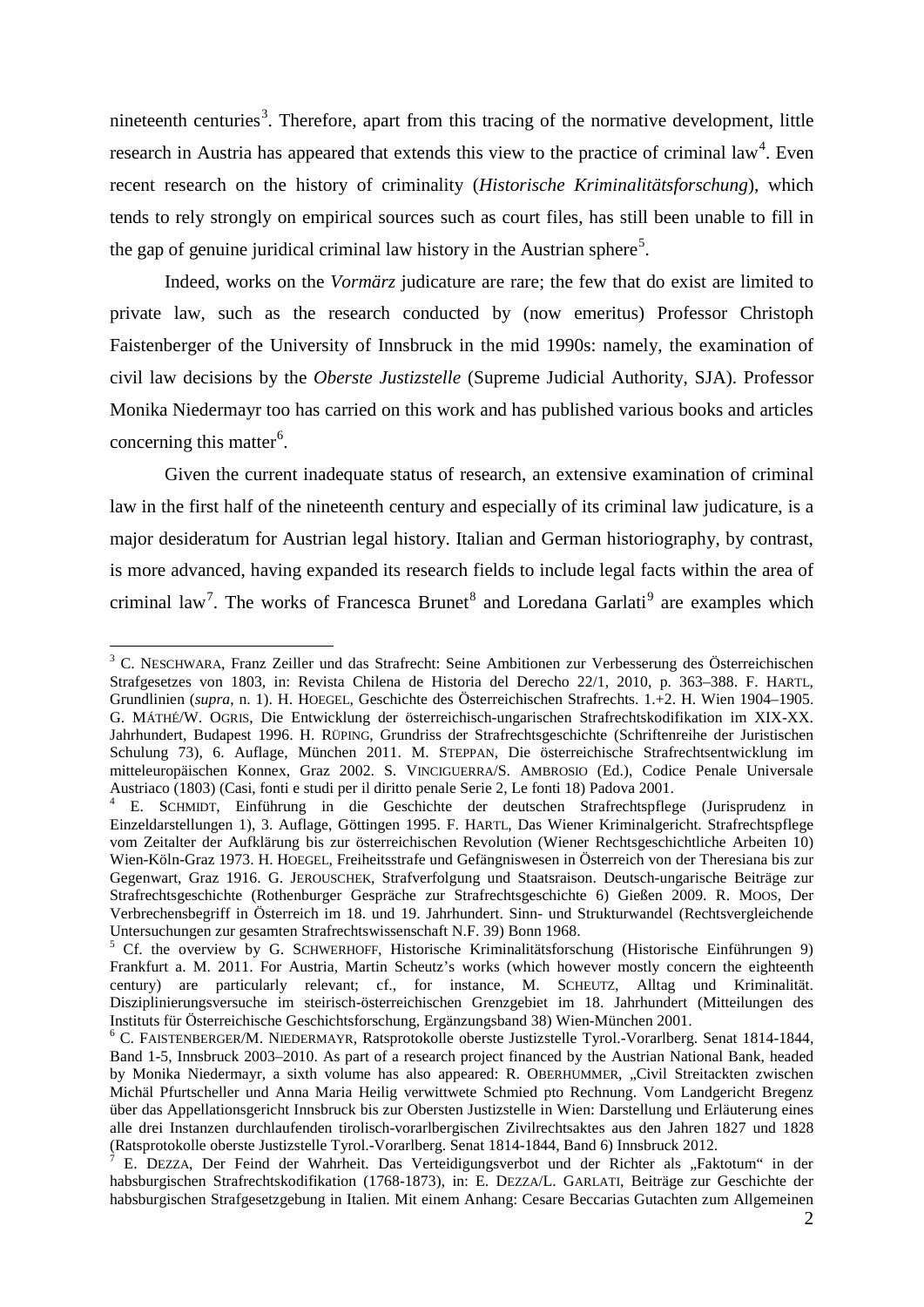illustrate the analytical potentials of *Vormärz* trial records as primary sources. The analysis of the court records of the appellate courts of Brescia (in today's Lombardy) has resulted in notable insights as regards the judges' considerable latitude in decision-making, in spite of the prohibition against reasoning by analogy and the rigid rules of evidence. What is even more remarkable is that Brunet and Garlati deal with the Criminal Code of 1803 passed under Francis II (*Franziszäisches Strafgesetzbuch*), which was also the normative basis of the SJA's jurisdiction.

### **2. Research topic**

A voluminous and comprehensive archival holding of the Supreme Judicial Authority, which had been created in 1749 in Vienna as the highest court of the civil and criminal jurisdiction of the Habsburg Monarchy and which later merged into the Supreme Court<sup>10</sup>, is this research project's main primary source.

Until the SJA was dissolved in 1848, several senates of judges, who had fields of competence in different geographical areas, carried out the administration of justice. However, the documentation they produced, including the Council Minutes (*Ratsprotokolle*), was almost entirely eradicated in a major fire that destroyed the Palace of Justice in Vienna in

Gesetzbuch über Verbrechen und Strafen aus dem Jahre 1791, ed. by T. VORMBAUM (Rechtsgeschichte und Rechtsgeschichten 24) Berlin 2010, p. 31-87. L. GARLATI, Das Gericht als Interpret der Gerechtigkeit. Die Anwendung des Strafgesetzbuchs von 1803 im Königreich Lombardo-Venetien, in: DEZZA/GARLATI, Beiträge (*supra*), p. 89–102. E. DEZZA, Die habsburgische Strafgesetzgebung und die politischen Prozesse im Königreich Lombardo-Venetien, in: DEZZA/GARLATI, Beiträge (*supra*), p. 103–121. T. VORMBAUM, Einführung in die moderne Strafrechtsgeschichte, 3. Auflage, Berlin 2015. T. VORMBAUM, Der strafrechtliche Schutz des Strafurteils. Untersuchungen zum Strafrechtsschutz des strafprozessualen Verfahrenszieles (Münster Beiträge zur Rechtswissenschaft 22) Berlin 1987.

On the level of the Empire, there has been research on the Imperial High Court and the Aulic Council as the highest courts of the Holy Roman Empire. This led in 1985 to the founding of the "*Gesellschaft für Reichskammergerichtsforschung e. V.*" which included an associated research office, and then in 1996 to the founding of the network "*Reichsgerichtsbarkeit*". See: http://www.reichskammergericht.de/index.htm and [http://www.netzwerk-reichsgerichtsbarkeit.de/.](http://www.netzwerk-reichsgerichtsbarkeit.de/)<br><sup>8</sup> F. BRUNET, Pena di morti e grazia sovrana ne Regno Lombardo-Veneto (1816-1848), PhD thesis Innsbruck

<sup>2013.</sup> F. BRUNET, Die Begnadigungen der Hochverräter im vormärzlichen Lombardo-Venetien: politische und kommunikationstheoretische Perspektiven, Römische Historische Mitteilungen, 53 (2011), p. 303–314. F. BRUNET, L'attivazione del giudizio statario nelle province lombarde durante il Vormärz, in: Forme e pratiche di polizia del territorio nell'Ottocento preunitario, ed. by S. MORI/L. TEDOLDI, Soveria Mannelli (Cz) 2011, p. 177– 201. F. BRUNET, Donne assassine. Considerazioni di genere nei processi penali lombardo-veneti, Geschichte und Region/Storia e Regione, 20/2 (2011), p. 126–142.<br><sup>9</sup> GARLATI, Das Gericht, (*supra*, n. 7).<br><sup>10</sup> The most relevant works on the Supreme Judicial Authority are: F. MAASBURG, Geschichte der obersten

<span id="page-2-0"></span>Justizstelle in Wien (1749-1848), Prag 1879. G. Kocher, Höchstgerichtsbarkeit und Privatrechtskodifikation. Die Oberste Justizstelle und das allgemeine Privatrecht in Österreich von 1749-1811 (Forschungen zur Europäischen und Vergleichenden Rechtsgeschichte 2) Wien-Köln-Graz 1979. G. KOCHER, Wien und die Oberste Justizstelle, in: Bericht über den vierzehnten österreichischen Historikertag in Wien, veranstaltet vom Verband Österreichischer Geschichtsvereine in der Zeit vom 3. bis 7. April 1978, ed. by vom Verband Österreichischer Geschichtsvereine, Wien 1979, p. 197–203.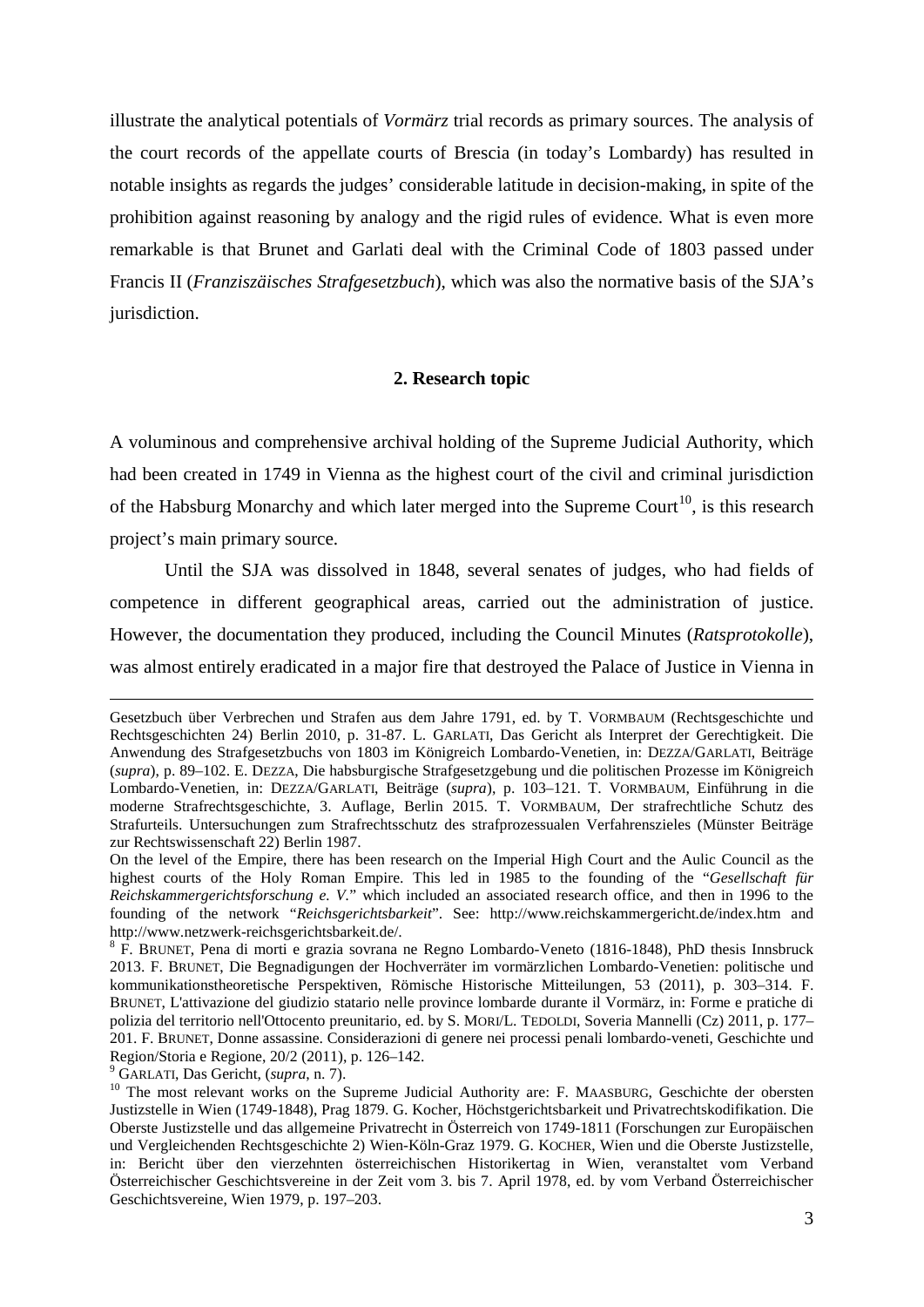1927. Today, those records that were saved from destruction are mostly preserved as so-called *Brandakten* (arson files) in the section of the General Administrative Archives (AVA) of the Austrian State Archives (OeStA) in Vienna. The files produced by the senates of judges responsible for the Tyrol and the Vorarlberg remained intact, as did the files for the Kingdom of Lombardy-Veneto, and this is the most important legacy of this court of justice. The district of the *Tiroler Senat* (Tyrolean Senate) comprised, apart from the Vorarlberg, the Tyrol (the current region of North Tyrol as well as today's Italian provinces South Tyrol and Trentino). The relevance of this holding is increased by the fact that most of the corresponding firstinstance criminal law proceedings for the investigated time period were discarded or destroyed inadvertently; similarly, those of the appellate court were entirely disposed of during the Second World War.

The main focus of this project are the thirteen boxes of files of the *Tiroler Senat*, starting with the year 1814, following the territorial upheavals in the wake of the Napoleonic expansion, as the region was again incorporated into the Habsburg Monarchy. The last documents are dated 1844, what can probably be explained by the fact that the following cases were transferred into the registry of the Supreme Court (*Oberster Gerichtshof*) on the occasion of its foundation in the years 1848–1850.

The holdings comprise trial records that involve among others the capital offences of high treason, of abuse of office and of producing counterfeit money. For these offences there was a general obligation of presentation to the SJA, which would then decide on the basis of merit<sup>11</sup>. Likewise, the SJA delivered a judgement if a decision by the appellate court (the Criminal High Court in Innsbruck) strongly deviated from the sentence passed by the firstinstance court (id est the district court with the competence to decide on criminal matters) or if death penalty or a sentence of life imprisonment was imposed<sup>[12](#page-3-1)</sup>. Furthermore, any appeals brought forward by the convicted or by their next of kin against the appellate court sentences were passed on to the SJA; the same was true for all supplications<sup>13</sup>. All death sentences had to be submitted to the emperor by the SJA with a rationale, along with all the documentation, so that the monarch could make use of his pardoning rights<sup>[14](#page-3-3)</sup>. (See also p. 10)

The highest court decisions included the original judgements, which may still be found in the relevant Austrian and Italian archives. It is thereby possible to trace for the first time the differing practices of sentencing by the courts and each stage of appeal.

<span id="page-3-2"></span><span id="page-3-1"></span>

<span id="page-3-0"></span><sup>11 § 442</sup> StGB 1803.<br><sup>12</sup> § 443 StGB 1803.<br><sup>13</sup> §§ 462–470 StGB 1803.<br><sup>14</sup> § 444 StGB 1803.

<span id="page-3-3"></span>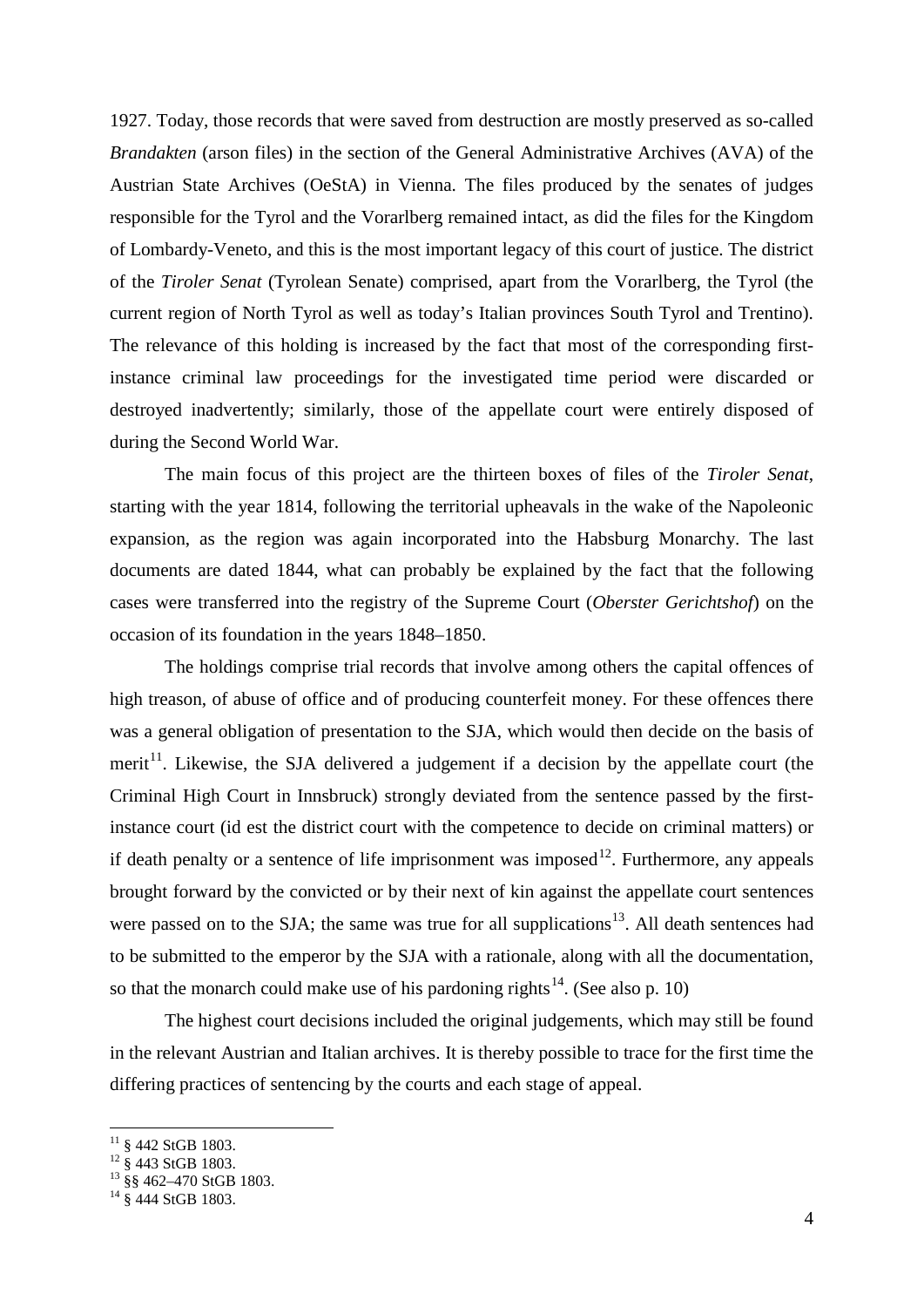With this project, files that until now have been entirely unanalysed and yet are significant for the history of Austria's criminal justice shall be comprehensively considered and evaluated by trial analysis. At the same time the practice of criminal law shall be contrasted with the legal norms of that time – the Criminal Code of 1803 passed under Francis II, which as of 1814 was valid in the Vorarlberg and in the Tyrol, and numerous decrees – and shown in its relation to contemporary criminal jurisprudence literature.

#### **3. Research questions and aims**

The central questions of the project aim at gaining insight into the judicial practice of sentencing, into the reciprocal influence and differences between court practices and contemporary criminal law theory, and into the importance of supplications and the thus concomitant role of the emperor. In addition, the extent to which socioeconomic conditions of the defendants are reflected in the trials will be examined.

## 3.1. Judicial application of the law

The comprehensive analysis of the criminal law judicature should allow us to grasp *both*  whether and to what degree the catalogue of the Criminal Code passed under Francis II, then in force and heavily aimed at deterrence and retribution, was actually applied in practice *and*  which in-house legal argumentative strategies were discursively developed in single cases and used for substantiating a sentence<sup>[15](#page-4-0)</sup>. Attention shall be turned particularly to the question of the extent of the judicial personnel's latitude of action and decision-making in the face of a narrow judicial framework within which it had to manoeuvre and reach its verdicts. This concerns namely the technique of subsumption, the consideration of motives for mitigating or aggravating the sentences and questions of a narrow or broad legal interpretation – which is of particular interest if we take into account that as of 1787 any reasoning by analogy was prohibited. In this context it is equally necessary to establish whether the jurisdiction of certain offences had a standardising effect and whether certain legal rights were perceived as particularly worthy of protection. May a continuing legal education of judges be perceived, especially on the level of the SJA, which Garlati believes she detects in the sources from Brescia's appellate court<sup>[16](#page-4-1)</sup>?

<span id="page-4-0"></span><sup>15</sup> See here also GARLATI, Das Gericht, (*supra*, n. 7), especially p. 92–98. <sup>16</sup> GARLATI, Das Gericht, (*supra*, n. 7), p. 98.

<span id="page-4-1"></span>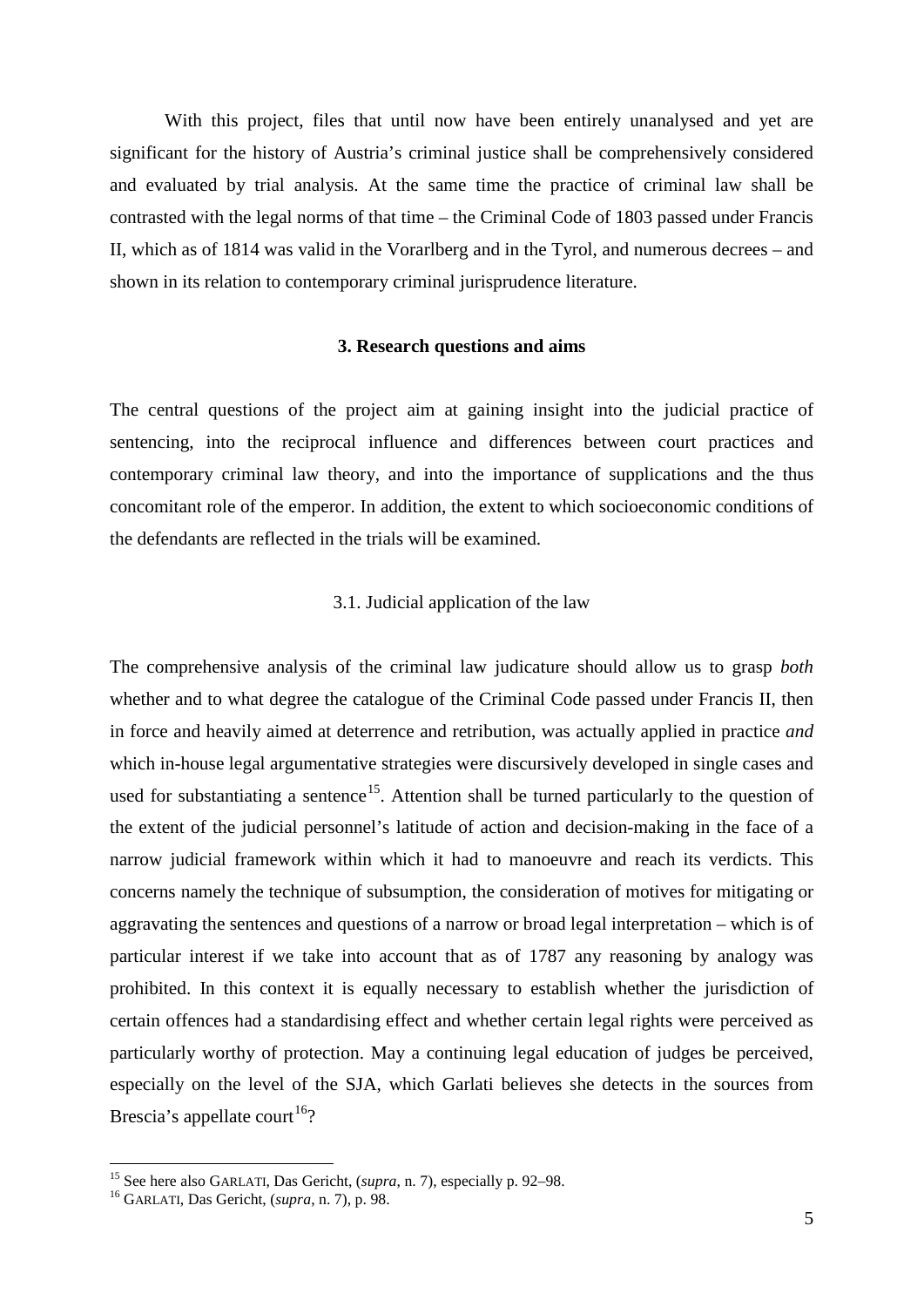Attention shall be devoted as well to the judge's dealings with the strict rules of formal law. For example, with only circumstantial evidence to go on, the assessment of proof could be extremely difficult.

A statistical analysis will be undertaken regarding the percentage of judgements in first and second instance cases that were confirmed or modified and whether in the latter case the lower courts were reprimanded by the SJA and whether instructions were issued for future practice<sup>[17](#page-5-0)</sup>.

#### 3.2. Jurisdiction and the contemporary theory of criminal law

An additional question involves the reciprocal influences and differences between the practice of sentencing and the theory of criminal law at that time, particularly as regards the Austrian literature on criminal law.

Influenced by the writings of legal scholars Paul Johann Anselm von Feuerbach and Joseph von Sonnenfels, criminal law theory at the beginning of the nineteenth century was marked by a combination of thoughts on retribution and general prevention. Up until the middle of that century, according to today's tenor of research, no noteworthy new approaches had emerged, because jurisprudence was entirely conditioned by positivism.<sup>[18](#page-5-1)</sup> It has also been speculated that the "Age of Metternich" (*System Metternich*) had a big influence, resulting in the absence of voiced critical opinions due to political pressure, particularly censorship<sup>19</sup>. The research assumptions tersely described here need to be verified in the face of the SJA's practice of criminal law.

In this context, it is important to examine, especially based on contemporary legal literature, whether these attributions are correct and whether any differences may be revealed compared to legal practice.

#### 3.3. Supplications, the practice of pardons and the role of the emperor

The importance of supplications and of the practice of pardons has received intensive attention over the past years by the *Historische Kriminalitätsforschung*, particularly in

<span id="page-5-0"></span><sup>&</sup>lt;sup>17</sup> GARLATI, Das Gericht, (*supra*, n. 7), p. 102.<br><sup>18</sup> VORMBAUM, Einführung, (*supra*, n. 7), p. 67.

<span id="page-5-2"></span><span id="page-5-1"></span><sup>19</sup> HARTL, Grundlinien (*supra*, n. 2), p. 45.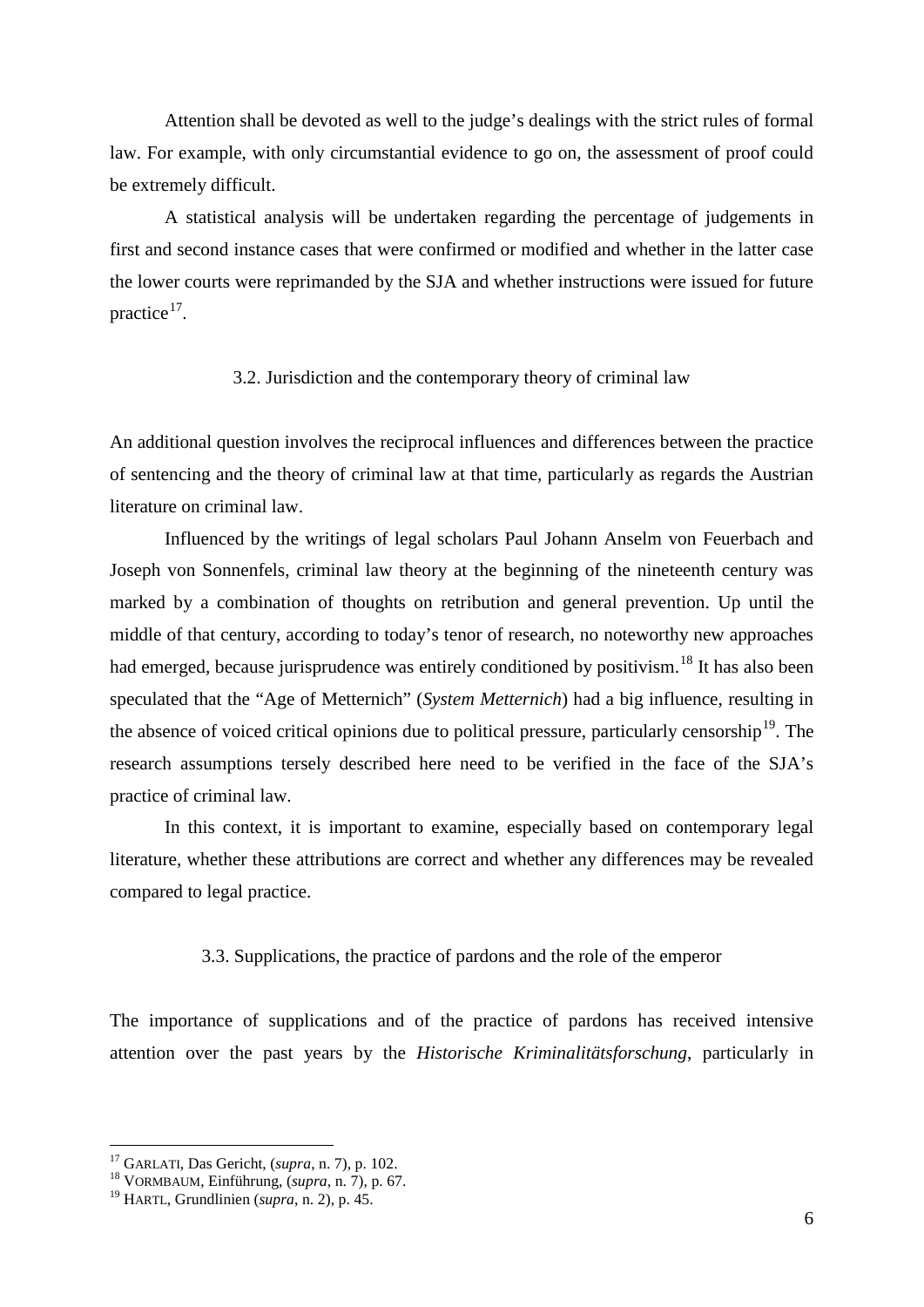reference to early modern times<sup>[20](#page-6-0)</sup>. The granting of pardons based on humble petitions was recognised as a frequently applied tool that adapted the normative frame to the circumstance of an individual case; indeed, it contributed substantially to explaining the regularly ascertainable discrepancy between extremely strict threats of punishment on the normative level and milder judicial practice. The archival holdings of the SJA contain numerous supplications, which will be investigated in detail. One must examine inter alia: The persons who submitted the petitions and the patterns of argumentation used; their chance of success; and possible lines of continuity that may be traced back to early modernity. In this way, special attention will be addressed to the long-term prison and death penalty sentences passed by the Supreme Court. According to the Criminal Code passed under Francis II, high treason, insurrection, producing counterfeit money, arson, manslaughter and murder were punished by the death penalty, which had been reinstated in 1795 due to the emperor's explicit suggestion<sup>21</sup>. Nonetheless, close to two-thirds of the death sentences were not carried out, according to the current status of research<sup>[22](#page-6-2)</sup>. The project will investigate in more detail the opinions of the court for the imposition of sanctions and the emperor's motives to grant pardon or to mitigate the sentences.

Furthermore, apart from the statutory possibilities for an emperor's interference, other potential impacts on the decision-making will be explored. Although interventions by the emperor in the course of justice in civil cases (his *Machtsprüche*) have not yet been

<span id="page-6-0"></span><sup>&</sup>lt;sup>20</sup> Cf. K. HÄRTER, Das Aushandeln von Sanktionen und Normen: Zu Funktion und Bedeutung von Supplikationen in der frühneuzeitlichen Strafjustiz, in: Bittschriften und Gravamina. Politik, Verwaltung und Justiz in Europa (14.–18. Jahrhundert) (Schriften des Italienisch-Deutschen Historischen Instituts in Trient 19), ed. by C. NUBOLA/A. WÜRGLER, Berlin 2005, p. 243–274. K. HÄRTER, Strafverfahren im frühneuzeitlichen Territorialstaat: Inquisition, Entscheidungsfindung, Supplikation, in: Kriminalitätsgeschichte. Beiträge zur Sozial- und Kulturgeschichte der Vormoderne (Konflikte und Kultur – Historische Perspektiven 1), ed. by A. BLAUERT/G. SCHWERHOFF, Konstanz 2000, p. 459–480. M. P. SCHENNACH, Supplikationen, in: Quellenkunde der Habsburgermonarchie (16.–18. Jahrhundert). Ein exemplarisches Handbuch (Mitteilungen des Instituts für Österreichische Geschichtsforschung, Ergänzungsband 44), ed. by J. PAUSER/M. SCHEUTZ/T. WINKELBAUER, Wien-München 2004, p. 572–584, here p. 577. A. BAUER, Die Gnadenbitten in der Strafrechtspflege des 15. und 16. Jahrhunderts unter besonderer Berücksichtigung von Quellen der Vorarlberger Gerichtsbezirke Feldkirch und des Hinteren Bregenzerwaldes (Rechtshistorische Reihe 143) Frankfurt a. M. et al. 1996, p. 207. W. HÜLLE, Das Supplikenwesen in Rechtssachen. Anlageplan für eine Dissertation, Zeitschrift der Savigny-Forschung für Rechtsgeschichte, Germ. Abt. 90 (1973), p. 194–212, here p. 194 and p. 197–198.

<span id="page-6-1"></span><sup>&</sup>lt;sup>21</sup> G. AMMERER, Das Ende für Schwert und Galgen? Legislativer Prozess und öffentlicher Diskurs zur Reduzierung der Todesstrafe im Ordentlichen Verfahren unter Joseph II. (1781-1787) (Mitteilungen des österreichischen Staatsarchivs, Sonderband 11) Wien 2010, p. 417.

<span id="page-6-2"></span><sup>&</sup>lt;sup>22</sup> SCHMIDT. Einführung, (*supra*, n. 4), p. 258. In all of the Habsburg lands in this period, excluding Lombardy-Veneto, there were apparently 1,304 death sentences meted out in ordinary court procedures, of which merely 448 were carried out. See: A. VON DOMIN-PETRUSHEVECZ, Neue österreichische Rechtsgeschichte, Wien 1869, p. 305.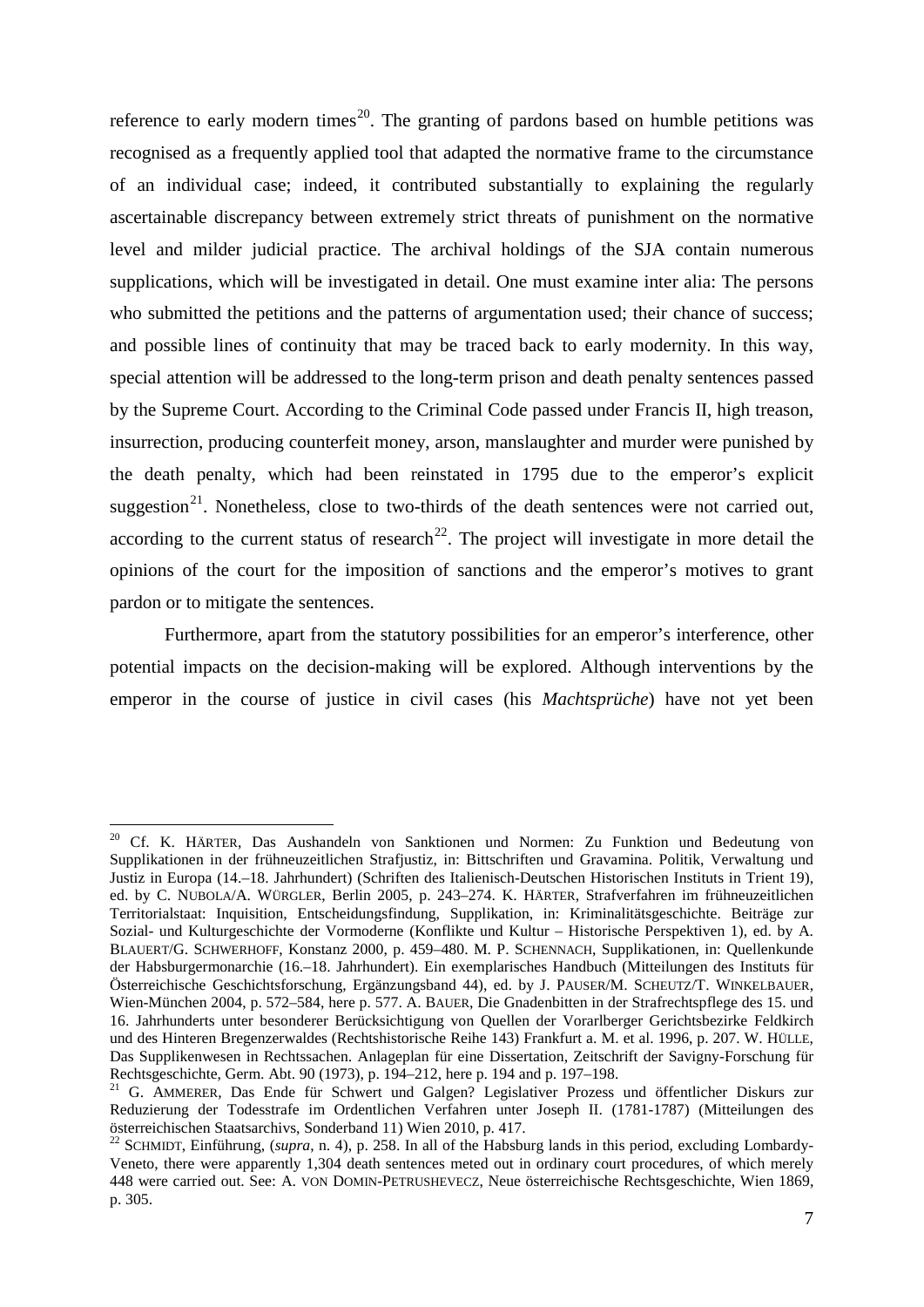detected<sup>[23](#page-7-0)</sup>, they may emerge in the criminal cases. To be analysed is also whether the change of government in 1835 represented a turning point in this respect.

#### 3.4. Statistical analysis – social and economic conditions

Historical research has meanwhile discovered court documents to be a rich pool of primary sources for questions of social history. In the trial records, among other things, socioeconomic situations, margins of manoeuvre by the defendant or social and kinship networks come to light.

This is also important for the present project, because the trial records shall be assessed not only statistically according to offences charged, to age, to gender, and to the offenders' social and geographical backgrounds – whereby these categories shall be set in relation to the proportion of convictions and acquittals – but beyond that, certain individual cases that are revealed by the sources to be particularly significant shall be subjected to a more detailed analysis and account. Since the court documents always only mirror a socially and politically distorted impression of reality, the perception of "nationalities" in this context – both German-speaking and Italian-speaking persons were accused – may be particularly fruitful: It has been claimed fairly often and also confirmed for the civil jurisdiction that there were relatively more trials in the Italian-speaking regions in the territories of the  $Tyrol<sup>24</sup>$  $Tyrol<sup>24</sup>$  $Tyrol<sup>24</sup>$ . It is also necessary to investigate whether certain population groups were discursively attributed unique qualities and whether these might have had impacts on the trials' outcomes.

## **4. Methods**

To arrive at the aims of this project, broad perspectives are of central importance, reaching beyond the purely normative level and into the practice of criminal law. This may be done by taking up empirical legal research as well as historical research on criminality. To this end, the first step is to examine the criminal law records of the *Tiroler Senat* of the SJA, which are stored – as mentioned above – in Vienna's Austrian State Archives (OeStA) in the section of

<span id="page-7-0"></span><sup>&</sup>lt;sup>23</sup> M. NIEDERMAYR/R. OBERHUMMER, C. Peer, Ratsprotokolle der Obersten Justizstelle, in: H. BARTA/C. LEHNE/M. NIEDERMAYR/M. SCHENNACH (Ed.), Kontinuität im Wandel. 200 Jahre ABGB (1811–2011), Innsbruck 2012, p. 21–42, here: p. 31–32.

<span id="page-7-1"></span><sup>&</sup>lt;sup>24</sup> A. MAGES, Die Justizverwaltung in Tirol und Vorarlberg in den letzten hundert Jahren, Festschrift zur Eröffnung des neuen Justizgebäudes in Innsbruck, Innsbruck 1887, p. 106–107. M. LAICH, Zwei Jahrhunderte Justiz in Tirol und Vorarlberg, Innsbruck-Wien-Bozen 1990, p. 75. NIEDERMAYR ET AL., Ratsprotokolle, (*supra*, n. 23), p. 25.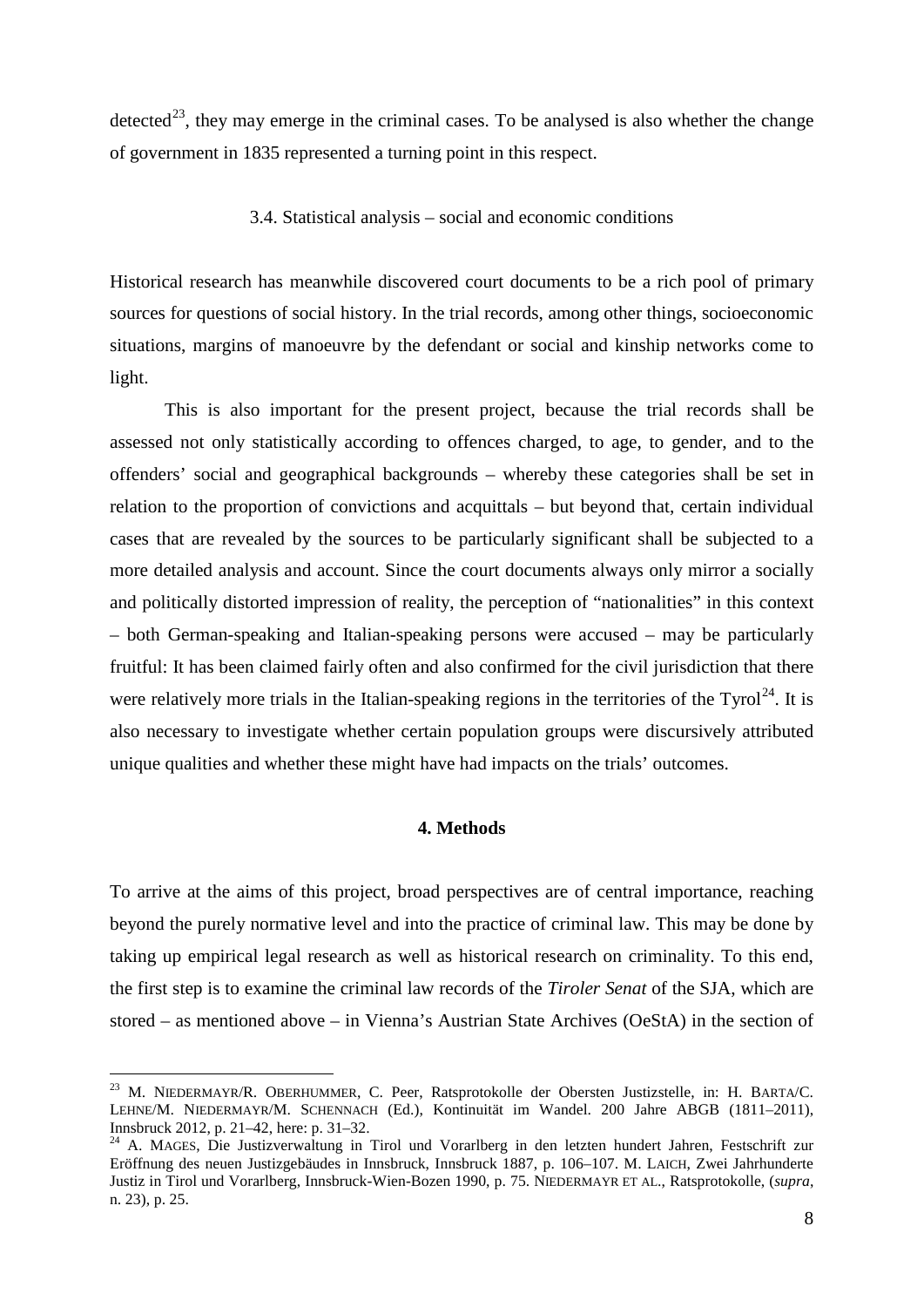the General Administrative Archives (AVA). There one finds thirteen boxes, which contain an estimated 1,300 individual cases and which are ordered alphabetically according to the initials of the offender<sup>[25](#page-8-0)</sup>. Next, the judgements of the courts of first instance shall be added; these may be found in the Austrian and Italian archives of Innsbruck, Bregenz, Bolzano and Trento. The unearthed trial documents shall be summarised in the form of registries (*Regesten*) (a list of records of documents ordered chronologically that include short summaries of the documents) by taking into account the research questions addressed; their key data shall be recorded in a database, which shall enable statistical analysis. Thereafter they shall be compared to the legal norms in force at that time. Meanwhile, the contemporary legal discourse especially in Austria shall be integrated, which shall be achieved not only by considering numerous monographic writings – by way of example we shall only mention here the commentaries to the Criminal Code by Johann Borschitzky<sup>26</sup>, Anton Hye<sup>[27](#page-8-2)</sup>, Karl Indermauer<sup>[28](#page-8-3)</sup> or Sebastian Jenull<sup>[29](#page-8-4)</sup> – but also by documenting the rich criminal law literature in the juridical journals of the time $^{30}$  $^{30}$  $^{30}$ .

<span id="page-8-1"></span><span id="page-8-0"></span><sup>&</sup>lt;sup>25</sup> AT-OeStA/AVA Justiz OJSt JS TS 170-182.<br><sup>26</sup> J. BORSCHITZKY, Handbuch des österreichischen Gesetzes über Verbrechen vom 3. September 1803. Mit allen auf dieses Fach Bezug nehmenden Verordnungen, Erläuterungen und sonstigen Hilfsquellen versehen, Prag 1815.

<span id="page-8-2"></span><sup>&</sup>lt;sup>27</sup> A. HYE, Das österreichisches Strafgesetz über Verbrechen, Vergehen und Übertretungen, und die Preßordnung vom 27. Mai 1852, Bd. 1, Wien 1855.<br><sup>28</sup> K. INDERMAUER, Handbuch des österreichischen Straf-Rechtes, Enthaltend: den Text des Strafgesetzes vom 3.

<span id="page-8-3"></span>September 1803 I. und II. Theil, mit Ausschluß des Verfahresn, eingetheilt nach der Competenz der Gerichte gemäß der neuen Strafprozeß-Ordnung vom 17. Jänner 1850, und versehen mit den wichtigsten einschlägigen Verordnungen und Patenten bis auf die neueste Zeit, nach ihrem wesentlichen Inhalte, Innsbruck 1850.

<span id="page-8-4"></span> $29$  S. JENULL, Das Oesterreichische Criminal-Recht nach seinen Gründen und seinem Geiste, Teil I-IV, Wien 1808–1809 (Neudruck: Wien 1837).

<span id="page-8-5"></span><sup>&</sup>lt;sup>30</sup> Jährlicher Beytrag zur Gesetzeskunde und Rechtswissenschaft in den österreichischen Erbstaaten I-IV, ed. by F. VON ZEILLER, 1806–1809. Materialien für Gesetzeskunde und Rechtspflege, in den Oesterreichischen Erbstaate I-VIII, ed. by C. J. PRATOBEVERA, 1814–1824. Archiv für wichtige Anordnungen in den k.k. österreichischen Staaten über Criminal- und Civiljustiz für merkwürdige Rechtsfälle mit denen Entscheidungen der Gerichtshöfe nebst Abhandlungen und literarischen Nachrichten 1-7, ed. by J. C. VON WAGERSBACH, 1814– 1820. Zeitschrift für österreichische Rechtsgelehrsamkeit und politische Gesetzkunde (from 1846 onwards: Österreichische Zeitschrift für Rechts- und Staatswissenschaft), jährl 3 Bde., ed. by V. A. WAGNER, later on by: T. DOLLINER, J. KUDLER, M. J. FRÄNZL, M. von STUBENRAUCH, ET AL., 1825–1849. Themis (für Rechts- und Staatswissenschaften) I-III, NF I-VIII, Neueste F I-II, ed. by J. WESSELY, 1835–1849. Archiv für Civil-Justizpflege, politische und kameralistische Amtsverwaltung in den deutschen, böhmischen, galizischen und ungarischen Provinzen des österreichischen Kaiserstaates I-III, NF I, ed. by F. J. SCHOPF, 1837–1846. Rechtsfälle aus dem österreichischen Civil- und Kriminalrechte, ab 1837 (hg. von Joseph Tausch). Beiträge zur Kriminalrechtswissenschaft mit besonderer Rücksicht auf das österreichische Kriminalrecht 1-4, ed. by A. VISINI, 1839–1843. Der Jurist, eine Zeitschrift vorzüglich für die Praxis des gesammten österr. Rechtes 1-19, ed. by I. WILDNER, 1839–1849. Central-Organ für die Civil- und Criminal-Gerichtspflege politische und cameralistische Amtsverwaltung im constitutionellen Geiste in den deutschen, böhmischen und galizischen Provinzen I, ed. by F. J. SCHOPF, 1849. Cf. W. BRAUNEDER, Juristische Fachzeitschriften in Österreich/Cisleithanien als Zeichen rechtlicher Zäsuren in der zweiten Hälfte des 19. Jahrhunderts, in: Juristische Zeitschriften in Europa (Studien zur europäischen Rechtsgeschichte 214), ed. by M. STOLLEIS, T. Simon, Frankfurt a. M. 2006, p. 287–309.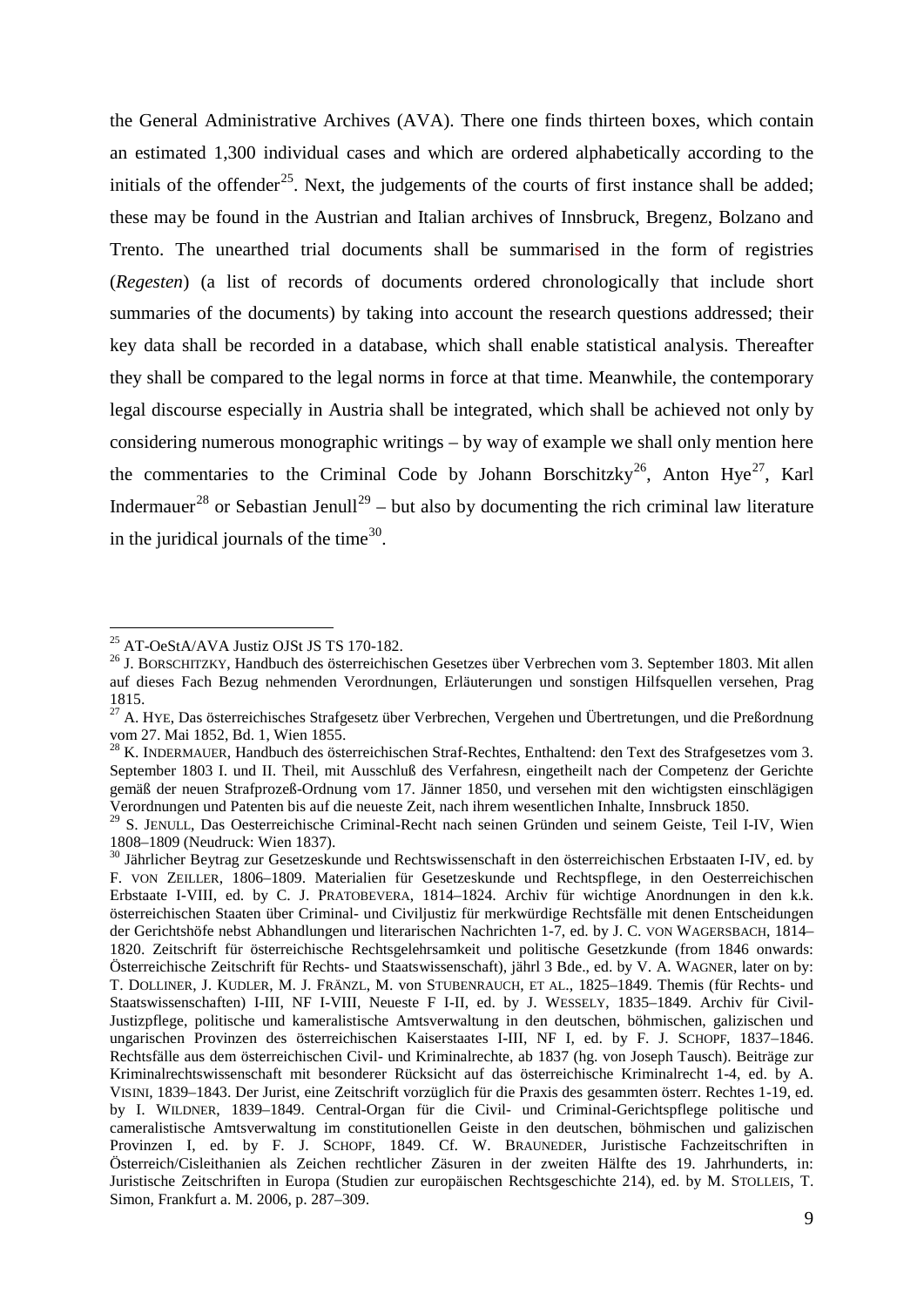#### **5. First results**

During the initial phase of the project the court records were digitalised in the Austrian State Archives in Vienna. At the same time the database was established to insert the key data and case registries. During the first months it was possible to look through two boxes of the stored files of the *Tiroler Senat* of the SJA which allowed for the carrying out of the first statistical analyses.

Until the end of December 2015 more than 2,000 pages of the digitalised sources (about 15% of the files to be examined) were processed. This regarded 183 individual court files: sentences, decisions on appeals or supplications and inter-administrative correspondence. The important information (parties, facts of a case, legal questions) and detailed registries were entered into the database.

Among these files there were 122 which either confirmed or modified sentences from the lower courts. A criminal case would be submitted to the SJA: 1) due to the general statutory obligation of having to present certain capital offences (high treason, abuse of office and producing counterfeit money); 2) when the lower court passed a death penalty or a life imprisonment sentence; and 3) by way of appeal when a decision of the appellate court strongly deviated from the first-instance court, whereby approximately 50% of these appeals were dismissed by the SJA.

The files also contained 82 supplications and some inter-administrative correspondence: for example, recommendations by the judges regarding the dismissal of officials after criminal proceedings; or notes, such as announcements of judgments by the military courts.

The contents of the processed court records cover a broad range of cases and promise to be of great significance for the research on the practice of criminal law in the *Vormärz*. It has already become clear that it will be possible to answer the project-related questions. Moreover, we also expect to gain further knowledge.

The following table shows the criminal offences that have appeared so far in the processed decisions of the SJA (total: 163). The total number of offences is larger than the number of cases for two reasons: sometimes, defendants were tried for more than one offence; and some proceedings took place against multiple defendants. This statistical analysis does not include cases in which the SJA did not decide on the subject matter (for example, when the Criminal High Court in Innsbruck was the competent court) or when a supplication was submitted against a sentence from before 1814.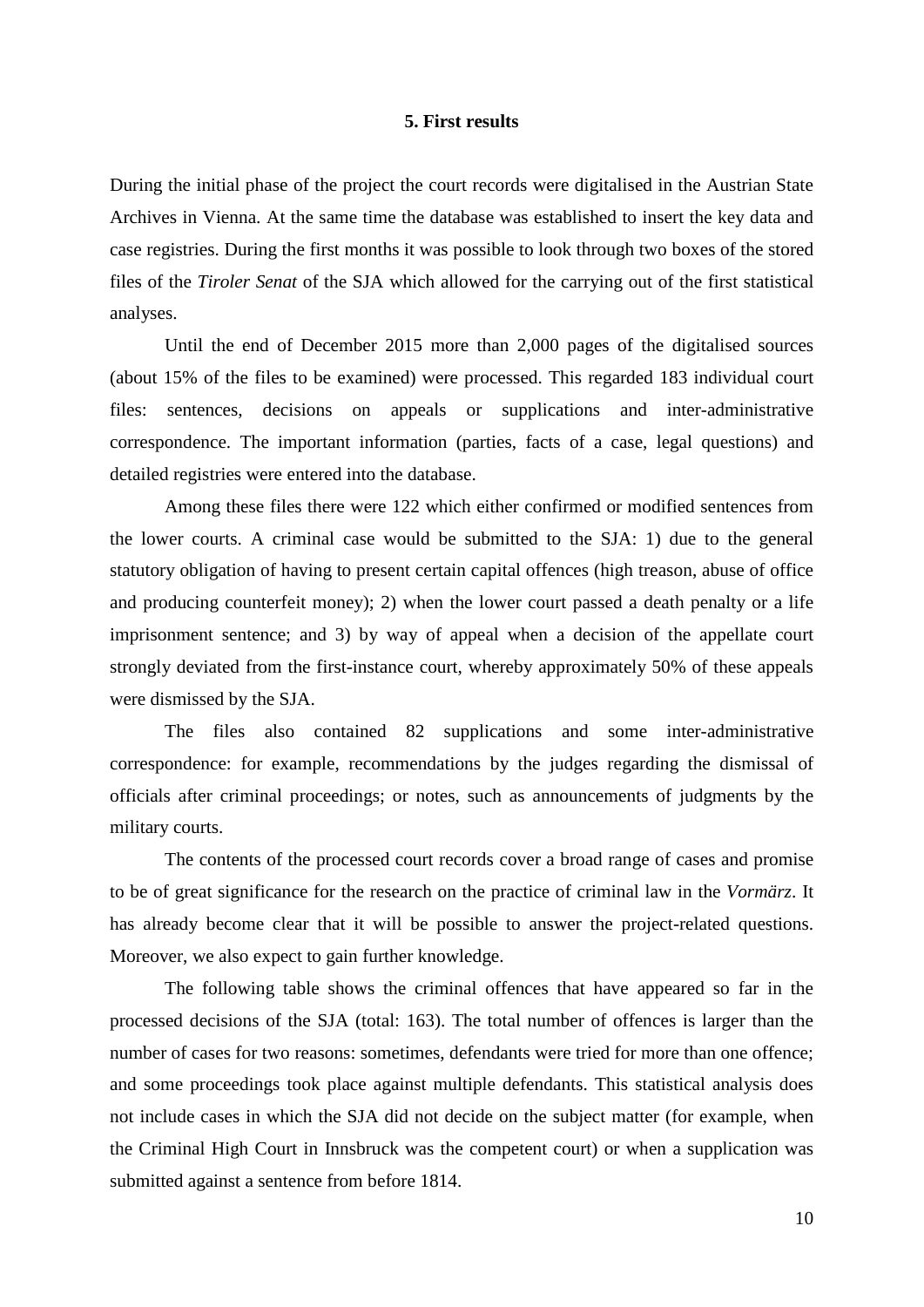The high percentage of the offence of "abuse of office" (*Mißbrauch der Amtsgewalt*) (35%), which also includes cases of "incitement to abuse an office" (*Verführung zum Mißbrauch der Amtsgewalt*), can be explained by its qualification as a capital offence which always had to be presented to the SJA. Moreover this offence was committed very often, as even an offer of a very small amount of money to an official fulfilled the *actus reus*. It is noteworthy that a lot of these crimes were associated with contrabands, especially in the area of the Vorarlberg, where the caught smugglers offered border guards money for their release.

| crimes                                                        | quantity       |
|---------------------------------------------------------------|----------------|
| abuse of office (Missbrauch der Amtsgewalt)                   | 58             |
| robbery (Raub)                                                | 22             |
| theft ( <i>Diebstahl</i> )                                    | 19             |
| public violence (öffentliche Gewalttätigkeit)                 | 17             |
| fraud ( <i>Betrug</i> )                                       | 13             |
| misappropriation (Veruntreuung)                               | 7              |
| murder (Mord)                                                 | 7              |
| manslaughter $(Totshlag)$                                     | 6              |
| bodily injury ( <i>Verwundung</i> )                           | $\overline{4}$ |
| arson ( <i>Brandlegung</i> )                                  | $\overline{4}$ |
| overstepping the sanitary cordon (Sanitätskordonsübertretung) | 3              |
| rape ( <i>Notzucht</i> )                                      | 1              |
| abetting (geleisteter Vorschub)                               | 1              |
| libel ( <i>Verleumdung</i> )                                  | 1              |

It needs to be pointed out that the vast majority of the defendants were male (210 men and 25 women = 12%). The 25 female defendants are listed in the following table: This number includes not only cases in which investigations against women took place, but also cases in which the women petitioned for a pardon. The chart also includes a case against a woman under military jurisdiction. Altogether six of the offences by women (almost 25%) regarded infanticide. These will certainly be dealt with in more detail later. Murder was even more prevalent (eight times), followed by seven cases of fraud, seven thefts and six incitements of the abuse of office. Two of the women were accused of arson and one was suspected of having committed high treason.

An accurate analysis is planned for 2016 to provide a more precise comparison between female and male delinquents. In the files examined up to now there was no case of a woman being suspected of robbery, manslaughter or public violence. A possible reason could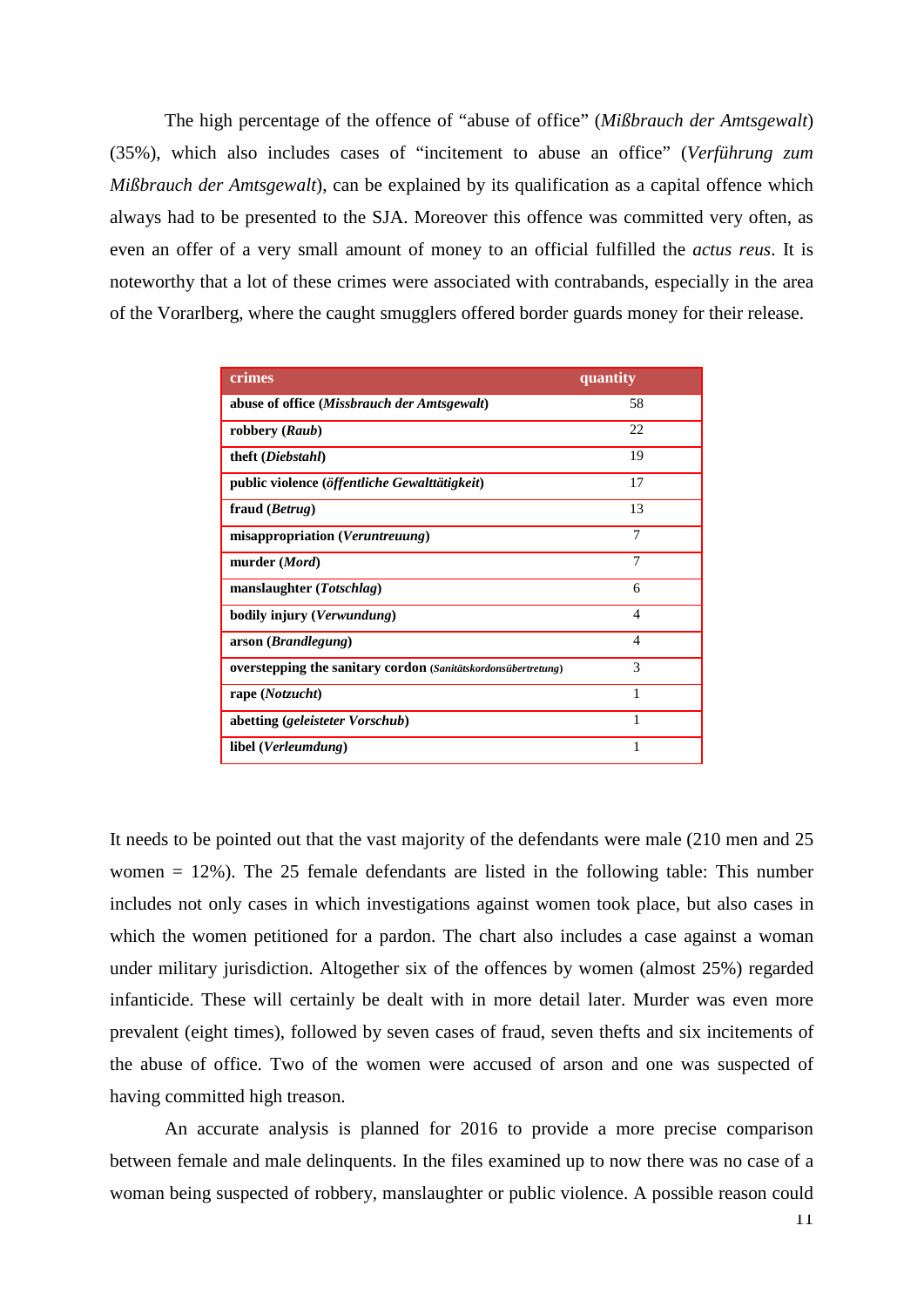be that these crimes are connected with physical attacks, which men were more prone to commit; but this is one of the issues which need intensive and thorough research as the project continues.

| name                                                                                                                 | $\text{crime}(s)$                                                             |  |
|----------------------------------------------------------------------------------------------------------------------|-------------------------------------------------------------------------------|--|
| <b>Elisabeth Kalchschmid</b>                                                                                         | infanticide (Kindsmord)                                                       |  |
| Maria Köfler                                                                                                         | infanticide (Kindsmord)                                                       |  |
| Crescenzia Krug                                                                                                      | infanticide (Kindsmord)                                                       |  |
| <b>Barbara Knapp</b>                                                                                                 | infanticide (Kindsmord)                                                       |  |
| Magdalena Hofer                                                                                                      | infanticide (Kindsmord) (supplication)                                        |  |
| <b>Barbara Gostner</b>                                                                                               | infanticide (Kindsmord) (supplication)                                        |  |
| <b>Agatha Gamper</b>                                                                                                 | murder ( <i>Mord</i> ) (supplication)                                         |  |
| Maria Haidacher                                                                                                      | murder ( <i>Mord</i> ) (supplication)                                         |  |
| Maria Köfler                                                                                                         | high treason (Hochverrat)                                                     |  |
| <b>Katharina Sutterlitte</b>                                                                                         | incitements of the abuse of office (Verleitung zum Missbrauch der Amtsgewalt) |  |
| <b>Katharina Schobel</b>                                                                                             | incitements of the abuse of office (Verleitung zum Missbrauch der Amtsgewalt) |  |
| Anna Köllemann                                                                                                       | incitements of the abuse of office(Verleitung zum Missbrauch der Amtsgewalt)  |  |
| <b>Barbara Höllwart</b>                                                                                              | incitements of the abuse of office (Verleitung zum Missbrauch der Amtsgewalt) |  |
|                                                                                                                      | and fraud (Betrug)                                                            |  |
| incitements of the abuse of office (Verleitung zum Missbrauch der Amtsgewalt)<br>Anna Hofer<br>and theft (Diebstahl) |                                                                               |  |
|                                                                                                                      | incitements of the abuse of office (Verleitung zum Missbrauch der Amtsgewalt) |  |
| <b>Elisabeth Huber</b>                                                                                               | and theft (Diebstahl)                                                         |  |
| <b>Franziska Gemeiner</b>                                                                                            | fraud (Betrug)                                                                |  |
| <b>Catterina Giacometti</b>                                                                                          | fraud (Betrug)                                                                |  |
| <b>Ursula Griesser</b>                                                                                               | fraud ( <i>Betrug</i> ) and theft ( <i>Diebstahl</i> ) (supplication)         |  |
| Katharina Hämmerle                                                                                                   | fraud (Betrug) and theft (Diebstahl) (supplication)                           |  |
| Maria Josepha Hohlenstein                                                                                            | fraud (Betrug) and arson (Brandlegung)                                        |  |
| Josepha Joriati                                                                                                      | fraud (Betrug) and perjury (Meineid) (supplication)                           |  |
| <b>Anna Haller</b>                                                                                                   | theft ( <i>Diebstahl</i> ) (supplication)                                     |  |
| Magdalena Haller                                                                                                     | theft (Diebstahl) (supplication)                                              |  |
| <b>Christina Inngruber</b>                                                                                           | arson (Brandlegung) and theft (Diebstahl)                                     |  |
| <b>Elisabeth Kofler</b>                                                                                              | unknown (supplication)                                                        |  |

Other preliminary research results are as follows:

The files are interesting not only with regard to the implementation of substantive law, but also with regard to certain problems and pecularities of criminal procedure: Confession was still essential for conviction, although circumstantial evidence became more and more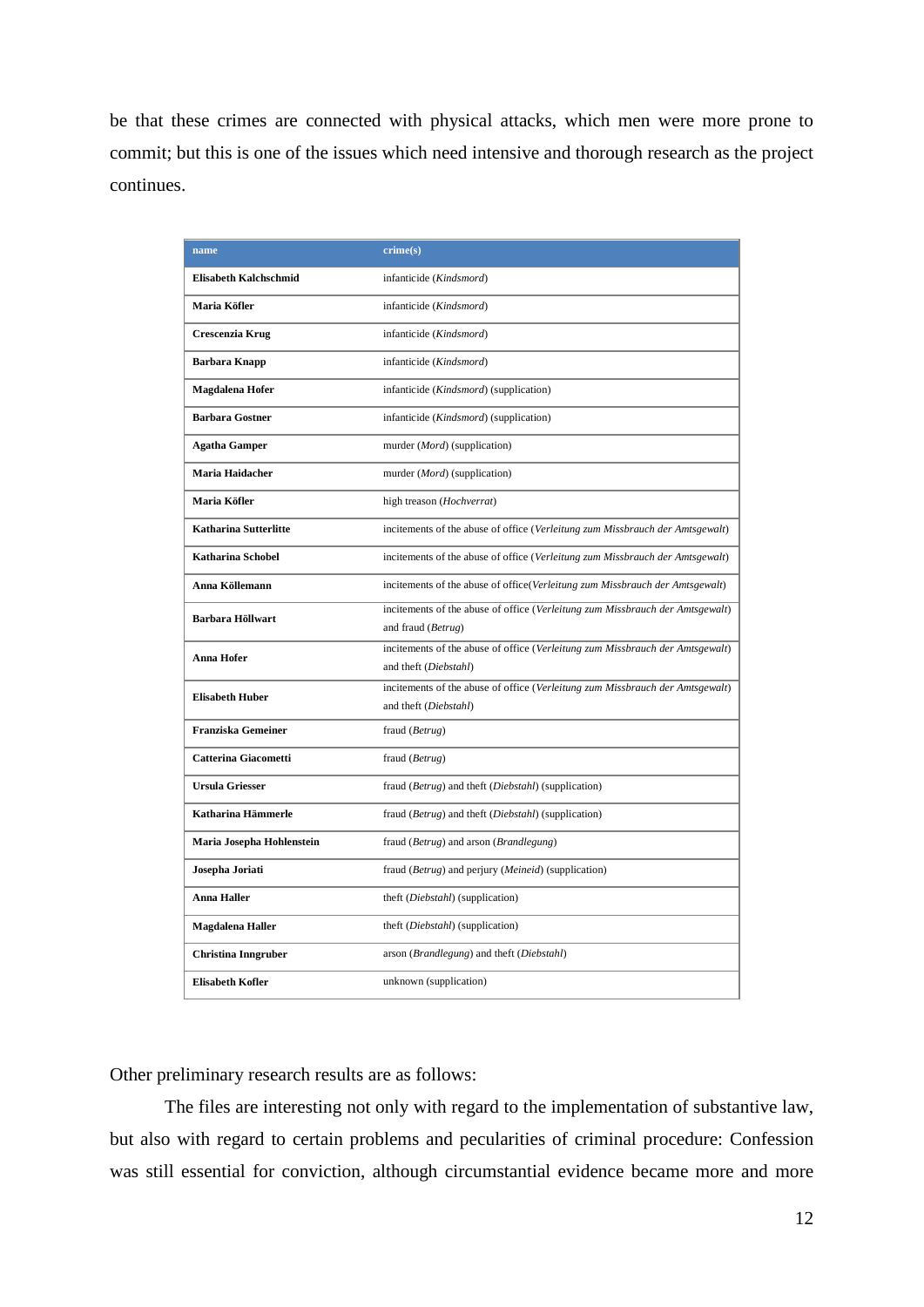important. It is noteworthy that in most cases it was the defendant's confession which led to the decision. Therefore it would be desirable to investigate the methods of interrogation applied at that time. For the circumstantial evidence, appropriate natural science methods were missing; for instance, it was not possible to distinguish between human and animal blood spots. And yet autopsies were common at that time, leading to detailed medical opinions becoming the basis for the court's decisions; furthermore, chemical analyses were frequently carried out. The witnesses were of vital importance to a sentence; the procedure of witness interrogation, as in civil procedure, was considered similar to applying a mathematical formula. The trustworthiness and the oath of the witness were thus highly important. When there was a contradiction between the testimony of the defendant and that of the victim, the judges tended to acquit the defendant.

The SJA imposed the sanctions of *Kerker* (prison) or *schwerer Kerker* (heavy prison), the latter including methods of punishment such as beating, fasting or being locked into a pillory. It can already be observed that the SJA tended to impose more lenient sentences than the appellate court (i.e., the second instance). The judges of the SJA seemed to be more generous when it came to weighing any mitigating factors, but more research needs to be done on this point, too. A death sentence was imposed only once in the records processed so far. A defendant who was a current threat to public safety could also be sent – by the political authorities – to a workhouse for life. In these cases, the SJA passed on an expert opinion to the court of chancery.

The need for cooperation between justice and administration also became evident when crimes of international dimension occurred. For instance, when a suspect had fled abroad it was necessary to ask another sovereign for help in the investigation or for extradition. Files regarding such matters offer insights into bilateral relationships, especially with the Kingdom of Bavaria, which had ruled parts of the investigated area in the Napoleon era.

We hope that these small glimpses of the results obtained so far prove what a great potential this research project has. We are confident that the results will lead to an informative monograph on the Austrian practice of criminal law.